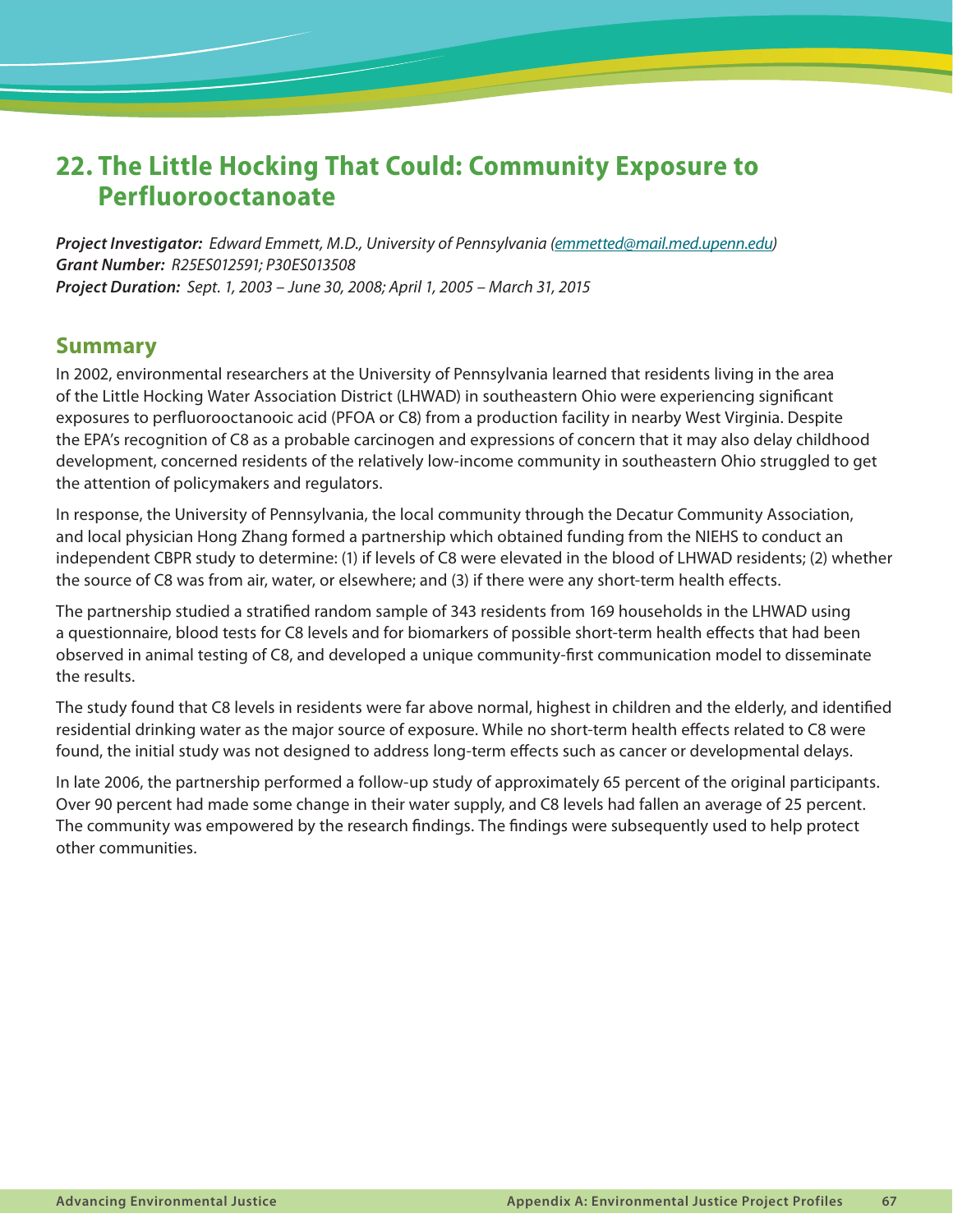# **Highlighted Impacts**

# **Outputs**

#### **Newsletters**

Throughout the study, periodic newsletters were sent to each of the approximately 4,500 households in the LHWAD. When study results became available, they were disseminated, along with recommendations, to avoid exposures through the newsletter. Newsletters were also supplied to attendees at community meetings.

#### **Website**

A website was developed to highlight details of the study, announcements, community advisory committee meeting minutes, the newsletters, study results, and answers to frequently asked questions. Community stakeholders regularly visited the site.

#### **Presentations at community meetings**

Project leaders gave presentations at quarterly community advisory committee meetings throughout the project. These meetings were open to the public, and were attended by as many as 40 residents in addition to the committee members.

#### **The study results were presented in the local high school auditorium**

Over 400 people attended, including TV and media, the local member of the U.S. House of Representatives, and other officials. Study physicians also offered private meetings and a toll-free number for community members with health questions they preferred to keep private.

#### **Presentations to authorities and scientific meetings**

Study results were presented to several different government agencies, including NIEHS, the EPA, state-level officials in multiple states, the Ohio Health Department, as well as international groups also concerned with C8 contamination of water sources. Furthermore, results were shared at several national scientific meetings. A poster focusing on the study presented at the EPA Science Forum won a first place award.

#### **Publications**

The project has resulted in six publications in peer-reviewed journals. These publications have been cited in over 150 scientific publications. In 2007 and again in 2010, publications from the study were awarded the Alfred G. Kammer Merit in Authorship Award from the American College of Occupational and Environmental Medicine for the best scientific paper in the previous year in *Occupational and Environmental Medicine*.

# **Outcomes**

#### **Increased availability of clean drinking water**

A recommendation generated from the study encouraged residents in the water district to consider an alternate drinking water source (e.g., bottled water) if their primary residential water source contained C8. On the day the results from the study were released, the DuPont Corporation provided free bottled water to all residents of the LHWAD—initially by reimbursement for water purchases and later through home water delivery. Over 78 percent of water district households participated. In addition, although not as a direct result of this study, a new water filtration system was introduced to the public water supply to remove all C8 two years after the results were made public.

#### **Increased awareness of exposures and influence on changes in drinking water consumption behavior**

A follow-up study revealed that awareness of the initial study findings influenced approximately 95 percent of followup study participants to make some change in their water consumption behavior in an effort to lower exposure to C8. Within 15 months of the release of the initial study findings, approximately 88 percent of participants had shifted to using bottled water. A significant majority made the change within three months of the announcement of the initial study results. Another 8 percent adopted other measures to reduce exposure to C8.

#### **Reduced C8 levels in blood**

The follow-up study found C8 levels in the blood of participants averaged 26 percent lower than they were originally.

## **Community-first communication method serves as a model for other studies**

The community-first communication method developed during this study has been adopted as a model for other ongoing community-based research, including research looking at exposures through consuming seafood contaminated as a result of the Gulf oil spill.

## **Study results serve as a basis for policy development in communities across America**

Study findings served as the basis of a consent decree between the EPA and the DuPont Corporation to provide bottled drinking water to residents in other communities with C8 levels greater than 0.5 parts per billion in their drinking water. The findings have been used by several states, including Minnesota and New Jersey, to set new or revise safe drinking water standards for C8.